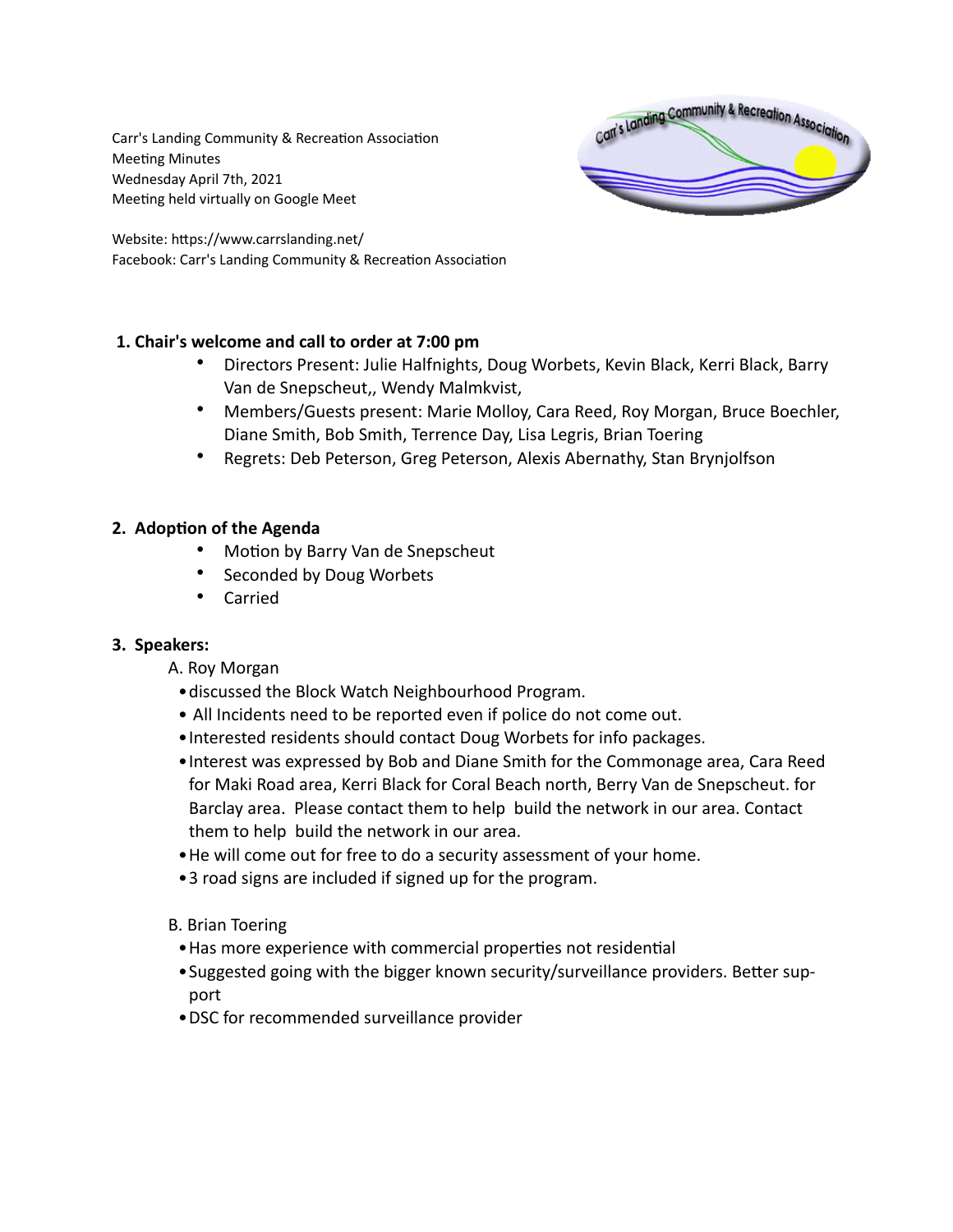- C. Bruce Boechler
	- •Discussed his surveillance system and its advantages/disadvantages (Blink Outdoor can find on Amazon and Best Buy)
- •Recommends hardwire systems over wireless

### **3. Adoption of meeting minutes from February 3rd, 2021**

- Motion by Wendy Malmkvist
- Second by Barry Van de Snepscheut
- Carried

### 4. **Business arising from prior minutes**

A. Julie discussed the outcome of the CLCRA meeting with the District of Lake Country. Need to plan and send ideas from the CLCRA to the District by June/July for the next year's annual budget.

B. CLCRA will set a meeting date with district staff to discuss and plan 2022 priorities and objectives. This will provide staff with material for their consideration in establishing next years budget priorities.

1. Coral Beach North (dog beach trail)

# •**Motion #1: That the CRCLA commits \$1000 to the District of Lake Country for the improvement to the Coral beach North Trail**

Moved by: Barry Van de Snepscheut Seconded by Kerri Black Carried

•**Motion #2: That the CLCRA applies for a \$1000 grant under the Community Engagement Grant program. A letter of request for funding has been submitted to District as of April 9, 2021.**

> Moved by: Barry Van de Snepscheut Seconded by Kerri Black Carried

# 2. Maki Road to Coral Beach road trail added accessibility

•**Motion: The CLCRA supports, in principal, the addition of a handrail on the Maki Road to Coral Beach Road trail, and extends gratitude and apprecia tion to Walk Around Lake Country, Marie Molloy and District of Lake Country staff.**